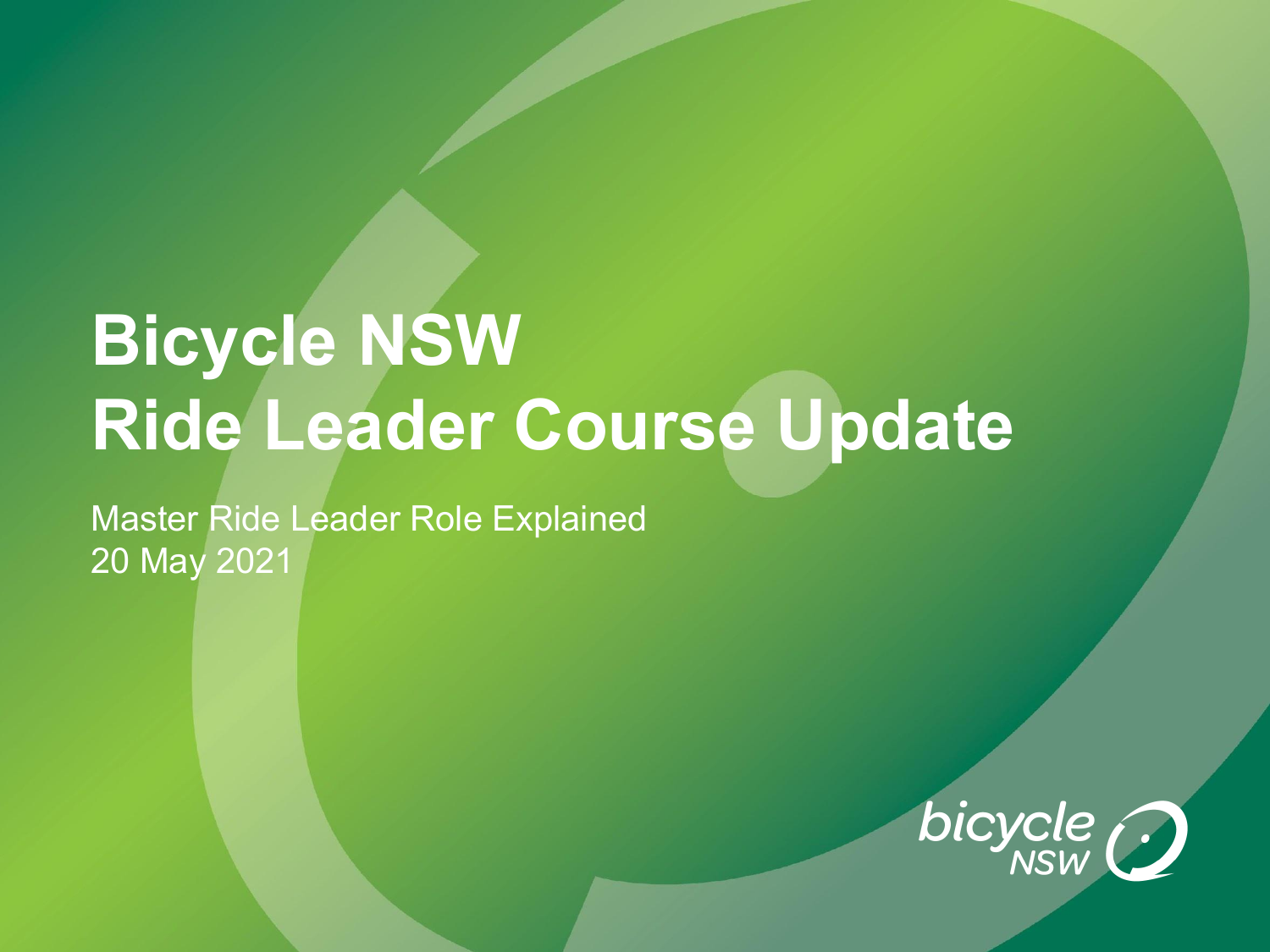## **Update from Bicycle NSW CEO – Alistair Ferguson**

COVID-19 put a halt to running training courses in Sydney. Bicycle NSW took the opportunity to revise the course and update the manual. So now the Ride Leader Course can be delivered by all BUGs across the state to suit their own local needs. With COVID, cycling has had a resurgence in popularity and we know BUGs want more Ride Leaders. (RL)

It's of utmost importance to BNSW that RLs are the right people to lead rides and that they've been well trained in mitigating risk, managing people and any untoward events that may happen. We've designed the new course with these in mind.

Registration in the Course is now available through the website to experienced riders supported by their BUGs and who are BNSW members.

Let me thank everyone who has contributed to its development over the past few months.

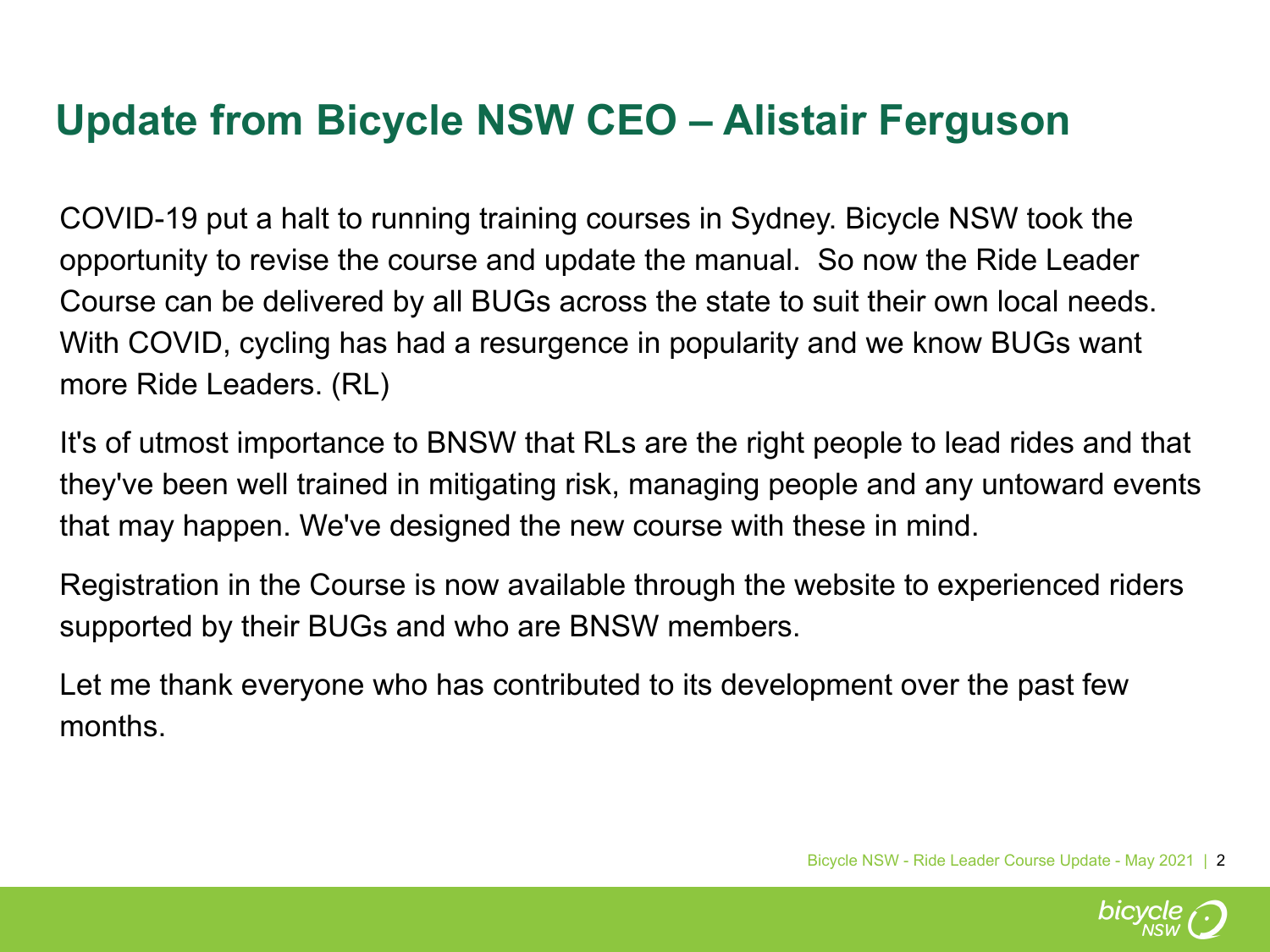#### **What is the Ride Leader Course?**



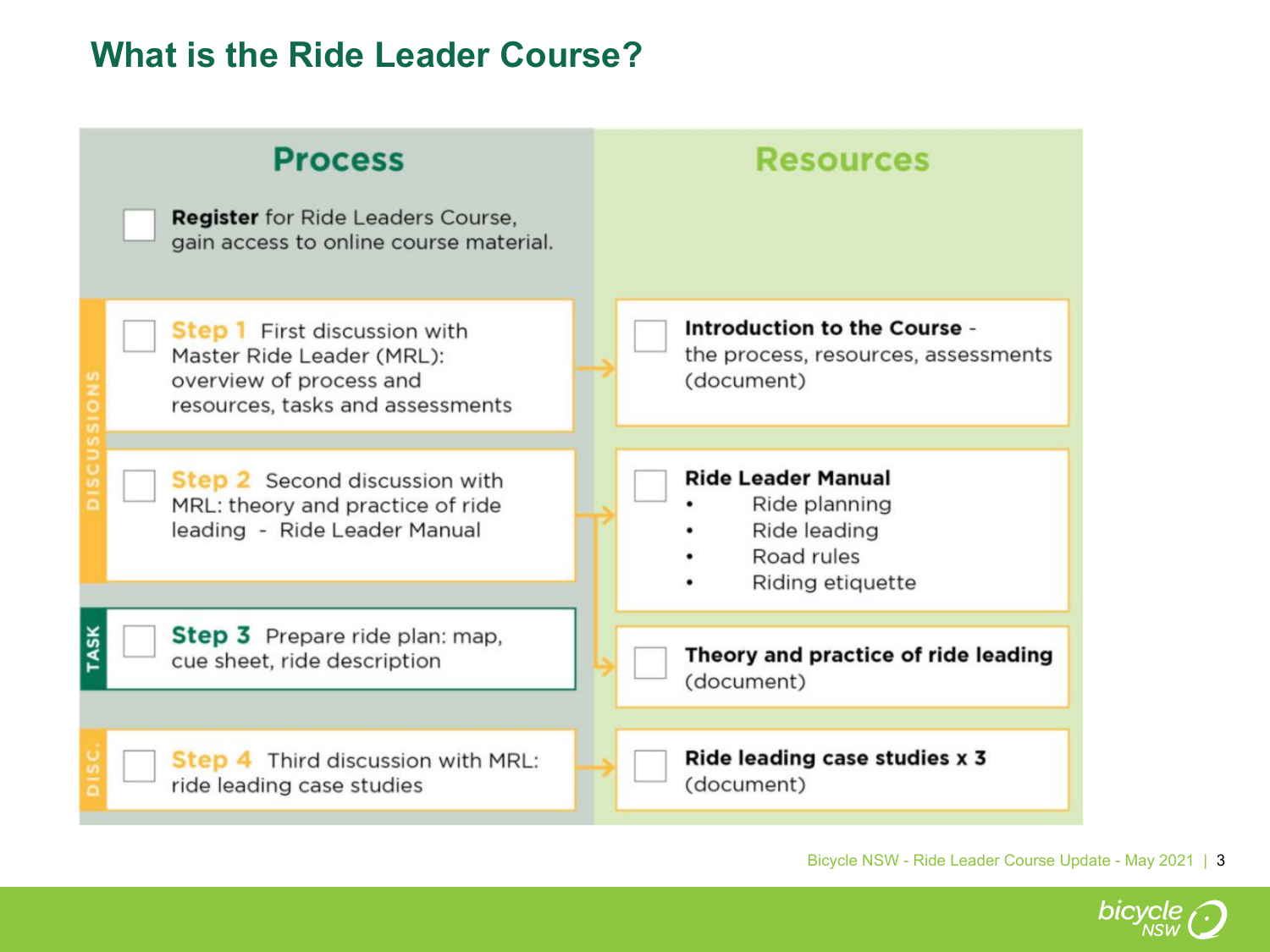## **What is the Ride Leader Course?** Continued



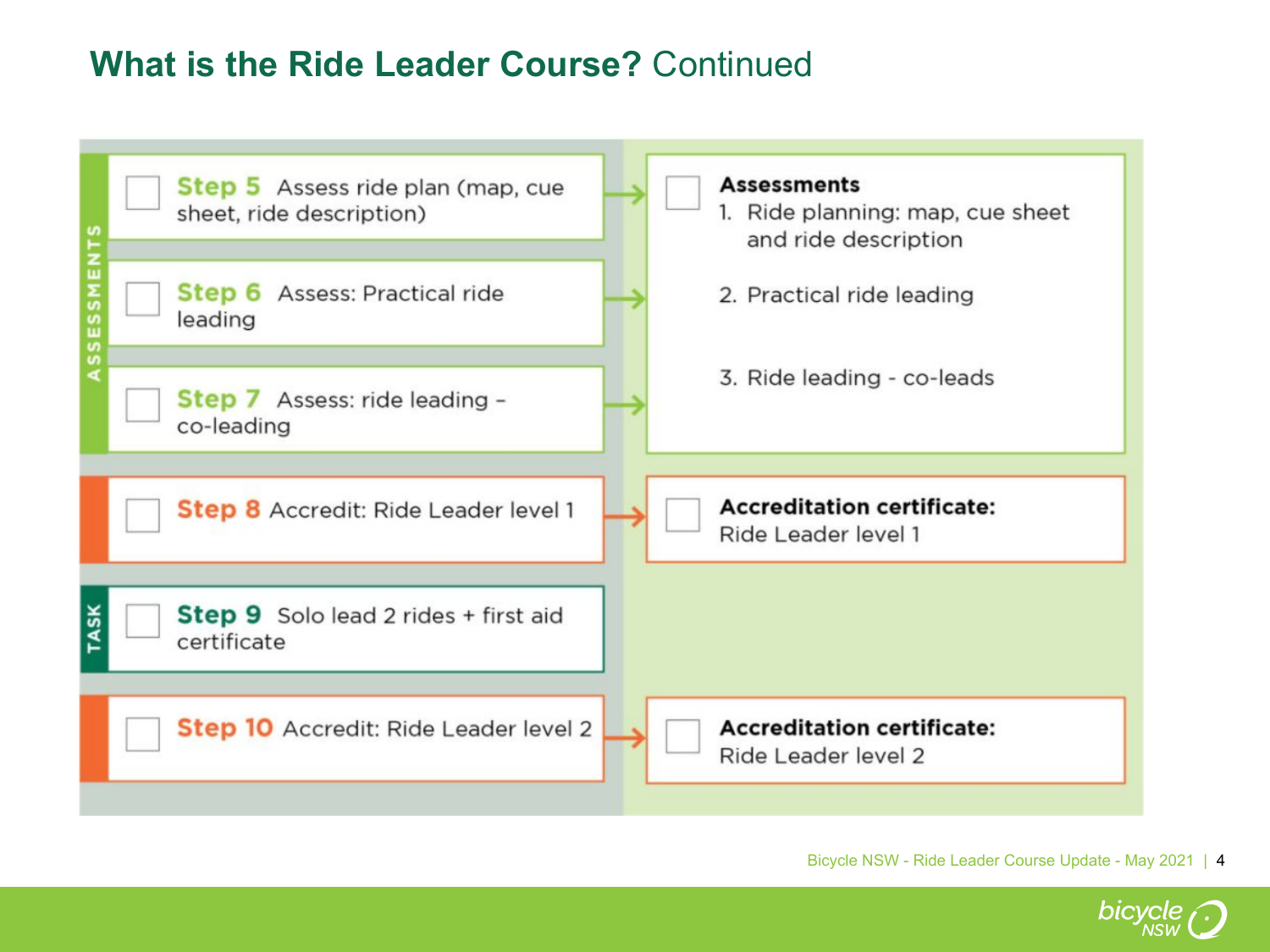## **What is the Ride Leader Course?** Continued

#### **What is involved for the candidate?**

- Homework (ride planning, reading the Manual and Case Studies)
- Master Ride Leader (MRL)/candidate discussions and
- practical ride leading assessments.

#### **Note for the MRL assessing the candidate**

The ride leading activities are crucial and need one MRL to each candidate for the 20 to 40 minute assessment and debrief.

BUGs will need to work out a local timetable for running the course.

**Links:** 

**Candidate Pack** <https://bicyclensw.org.au/ride-leader-course-documents/>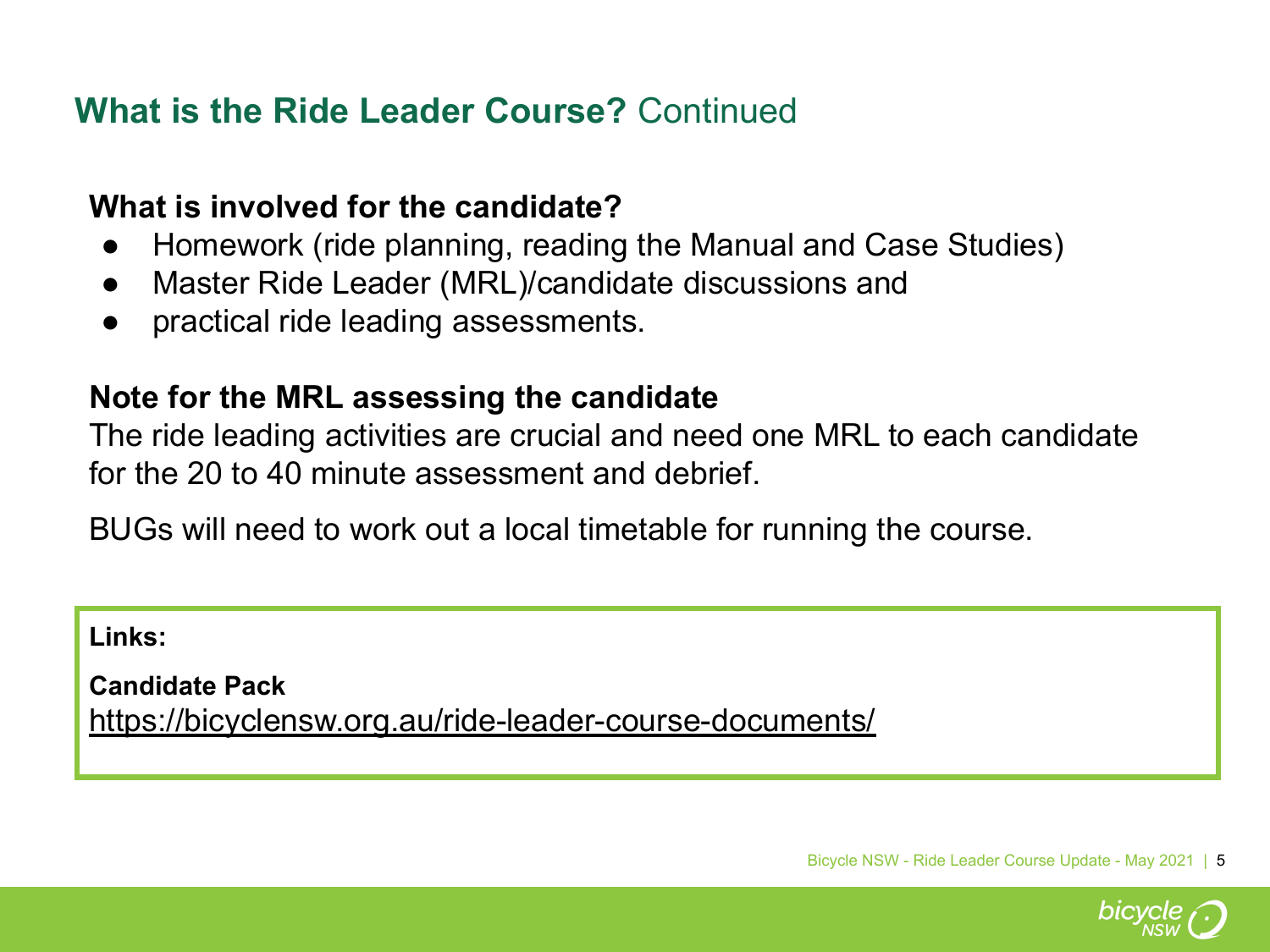## **Becoming a Master Ride Leader**

We're expecting that BUGs will need more MRLs to deliver the Course. The BUG committee needs to recommend to BNSW experienced ride leaders who are the right people to become MRLs and train new RLs.

It's a simple process to get them accredited and involves a short interview with either David Martin or Graeme Edwards

- The MRL role is crucial to delivery of the Course, which is now significantly upgraded to focus on
	- training and
	- assessment.
- We'd also like to see the MRLs take the longer-term responsibility for overseeing the ride leading standards in the BUG, and developing existing riders to become future RLs and MRLs.

#### **Links:**

<https://bicyclensw.org.au/master-ride-leader-documents/>

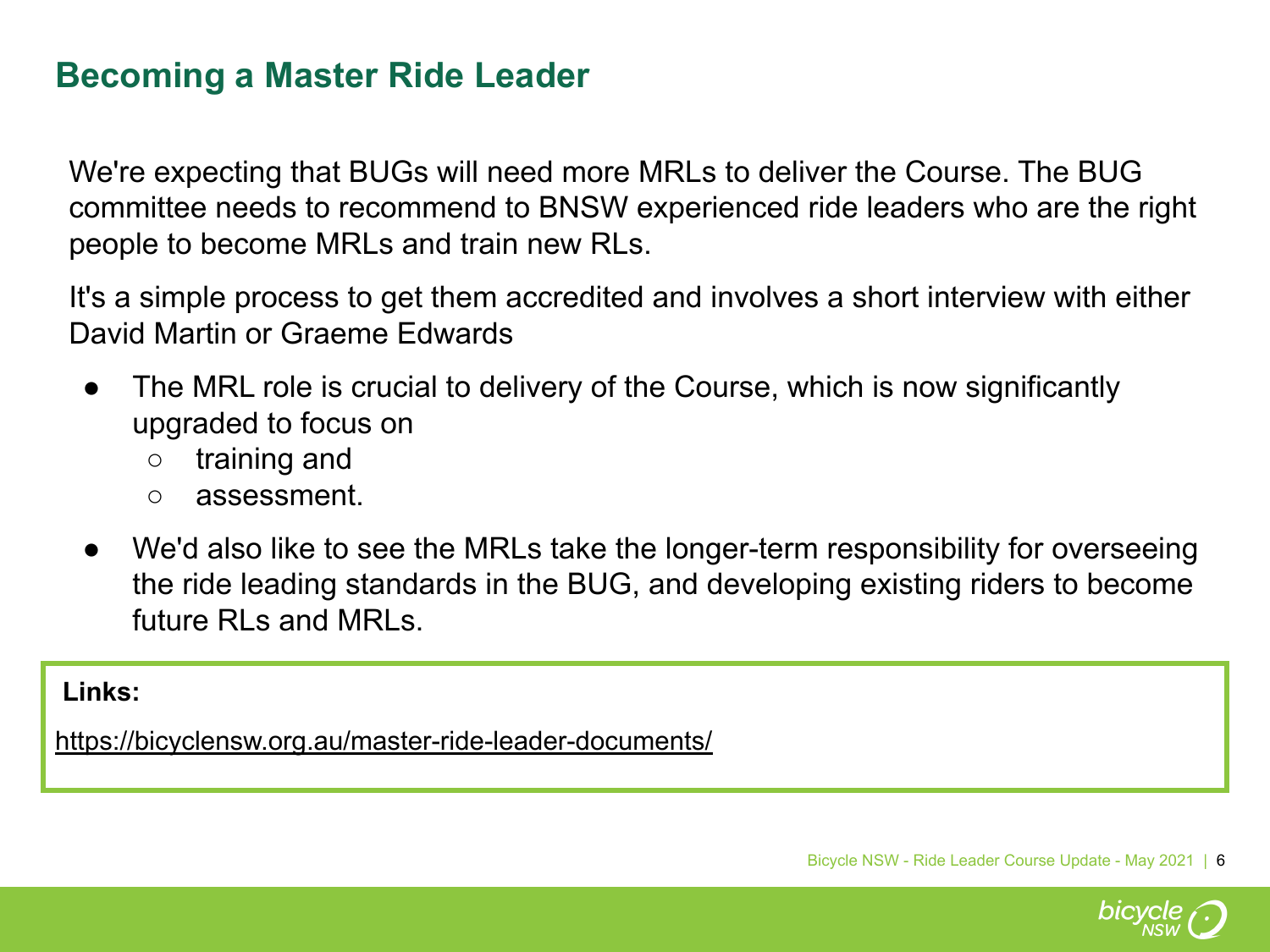#### **Becoming a Master Ride Leader**

#### **[Master Ride Leader - Assessment and Accreditation Form](https://bicyclensw.org.au/wp-content/uploads/2021/03/Master-Ride-Leader-Assessor-Form-BNSW-310321.pdf)**



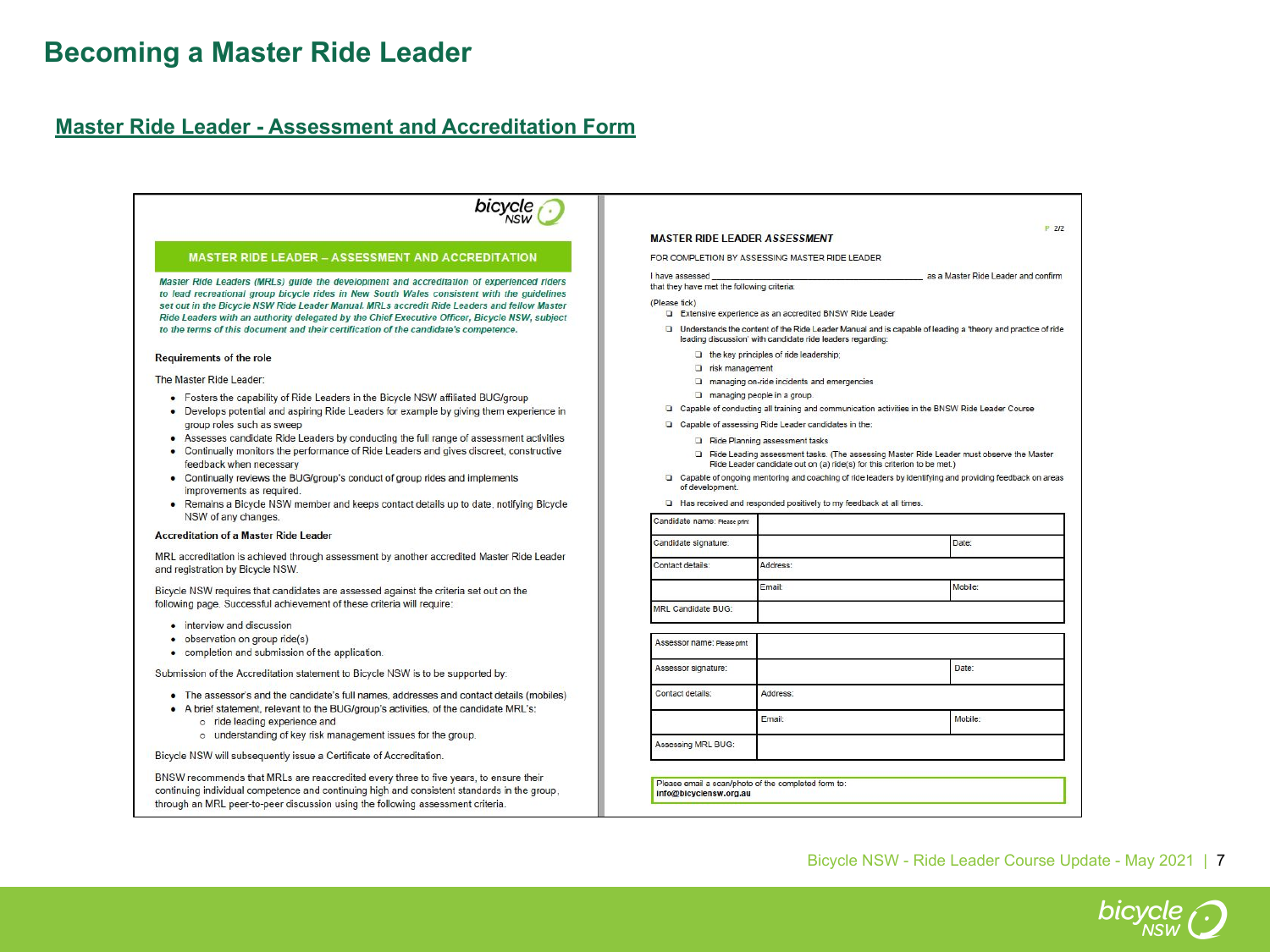## **Re-accreditation**

Re-accreditation, recommended every three to five years, is about maintaining high standards through communication - it's RLs and MRLs talking about RL risks, techniques, and current group and route issues. *It's about people talking to each other.*

Re-accreditation is not about BNSW enforcing BUGs compliance with a re-accreditation process. There'll be no audit of BUGs but there will be on-going support eg a recommended tick-box process and an email support service.

In order to get all of the current MRLs & RL contact details, we're doing a re-accreditation process on the current course content.

We are asking current MRLs & RL to fill out this form: [https://docs.google.com/forms/d/1c-dE9MaTED1dybo9dTw0I9nkd6CjI1qaAO7](https://docs.google.com/forms/d/1c-dE9MaTED1dybo9dTw0I9nkd6CjI1qaAO7xby3hvAs/edit?usp=drive_web) [xby3hvAs/edit?usp=drive\\_web](https://docs.google.com/forms/d/1c-dE9MaTED1dybo9dTw0I9nkd6CjI1qaAO7xby3hvAs/edit?usp=drive_web)

**Bicycle NSW will verify the MRL & RL and send out a new certificate.** 

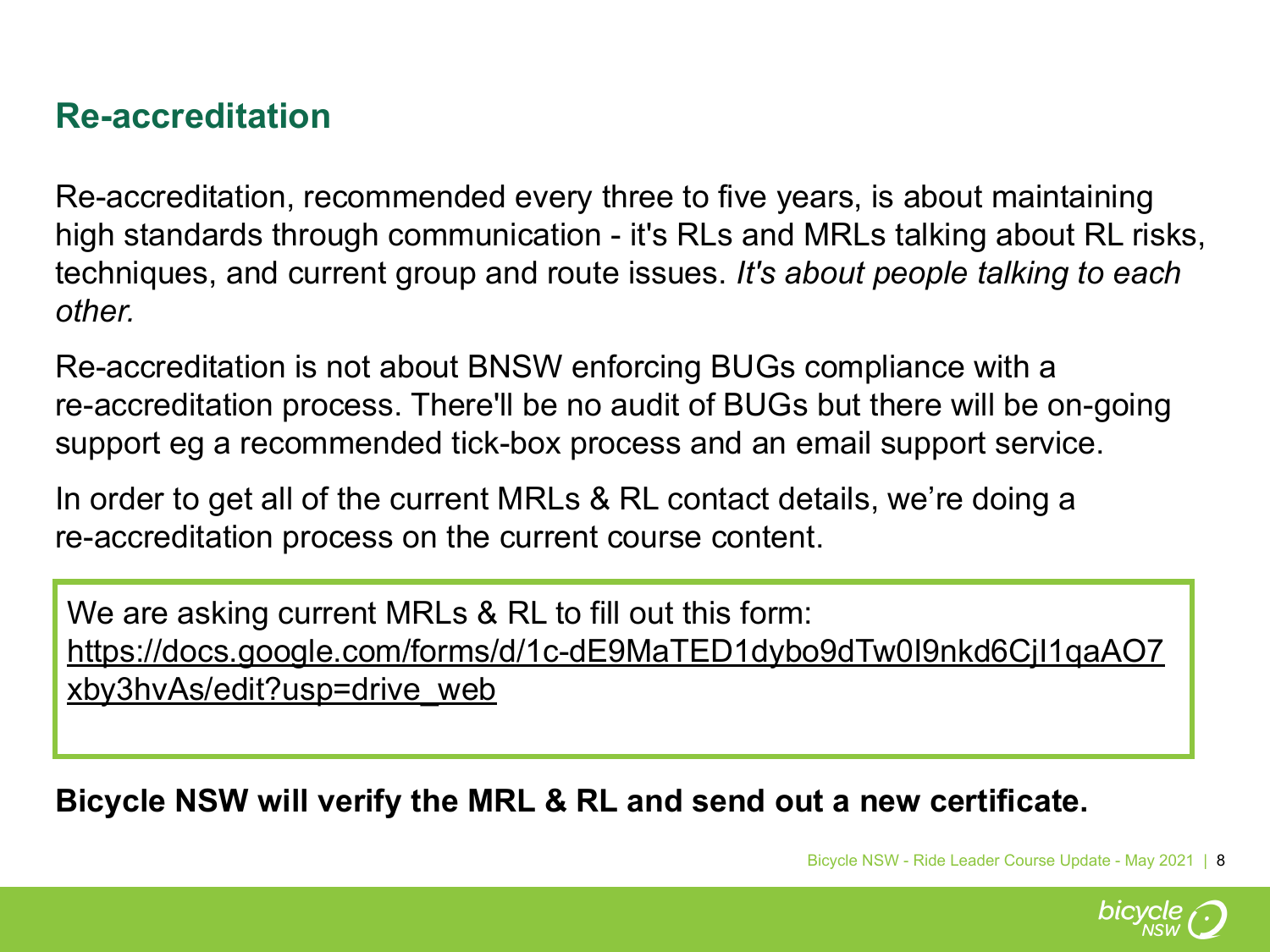## **Conclusion**

Please email any further questions you have to **[bnsw-mrls@bicyclensw.org.au](mailto:bnsw-mrls@bicyclensw.org.au)** We have MRLs who will be able to respond to you.

We want to continue to improve the RL Course. We'd like to get your feedback later in the year on what your experience has been with it and how it can be improved.

#### **Seeking MRLs**

If you have any contacts who are MRLs and are interested in joining the MRL group to support the delivery of RL training courses please pass on this information. The interviewing of candidate MRLs can be done online.